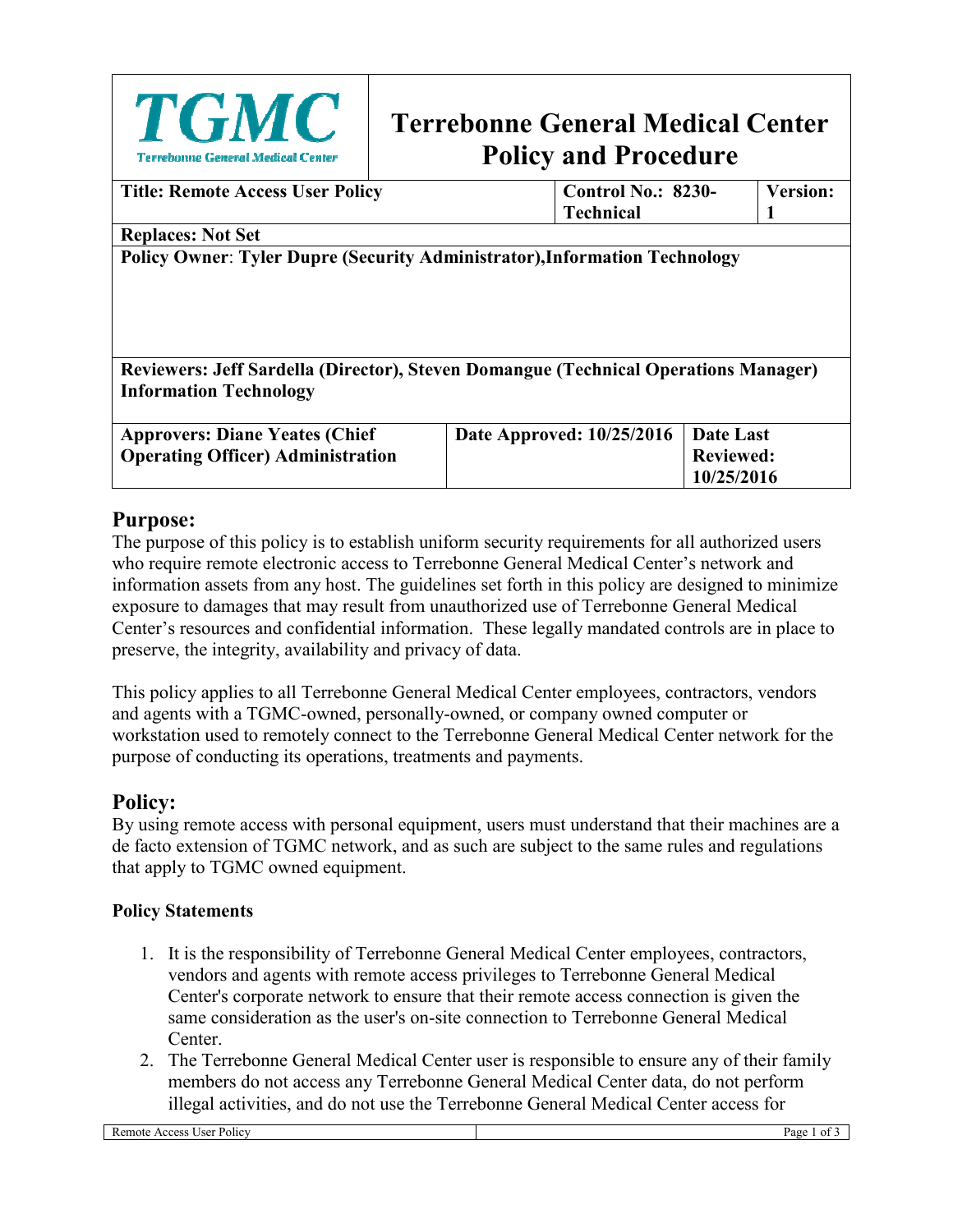outside business interests. The user bears responsibility for the consequences should the access be misused.

- 3. Please review the following policies for details of protecting information when accessing the corporate network via remote access methods, and acceptable use of Terrebonne General Medical Center's network:
	- *1. Computer Acceptable Use Policy*
	- *2. Password and Access Policy*
	- *3. Internet Cyber Conduct Policy, if applicable*
	- *4. Email Policy, if applicable*
	- *5. Wireless Device Email Policy, if applicable*
- 4. Secure remote access must be strictly controlled. Control will be enforced via one-time password authentication or public/private keys with strong pass-phrases. At no time should any Terrebonne General Medical Center user provide their login or email password to anyone, not even family members.
- 5. Terrebonne General Medical Center users and contractors with remote access privileges must ensure that their Terrebonne General Medical Center-owned or personal computer or workstation, which is remotely connected to Terrebonne General Medical Center's corporate network, is not connected to any other network at the same time, with the exception of business or personal networks that are under the complete control of the user.
- 6. Terrebonne General Medical Center employees and contractors with remote access privileges to Terrebonne General Medical Center's corporate network must not use non-Terrebonne General Medical Center email accounts (i.e., Hotmail, Yahoo, AOL), or other external resources to conduct Terrebonne General Medical Center business, thereby ensuring that official business is never confused with personal business.
- 7. Reconfiguration of a home user's equipment for the purpose of split-tunneling or dual homing is not permitted at any time.
- 8. All hosts that are connected to Terrebonne General Medical Center internal networks via remote access technologies must use the most up-to-date anti-virus software this includes personal computers.
- 9. Personal equipment that is used to connect to Terrebonne General Medical Center's networks must meet the requirements of Terrebonne General Medical Center-owned equipment for remote access.
- 10. Organizations or individuals who wish to implement non-standard Remote Access solutions to the Terrebonne General Medical Center production network must obtain prior approval from the Information Technology Department.
- 11. Do not save PHI (Personal Health Information) to desktop, hard drive, or other storage on personal devices. These are not protected by TGMC security policies.
- 12. Remote users will be automatically disconnected from TGMC network after thirty minutes of inactivity. The user must then logon again to reconnect to the network. Pings or other artificial network processes are not to be used to keep the connection open.
- 13. The remote user is limited to an absolute connection time of 24 hours unless related to continued operations or treatment and approved by the Security Officer in advance.

#### **Procedure:**

#### **Adding New Remote Access**

1. Refer to *TGMC Authorization and Access Policy* for roles preapproved for remote access via TGMC owned equipment or personal/company owned equipment.

Remote Access User Policy Page 2 of 3